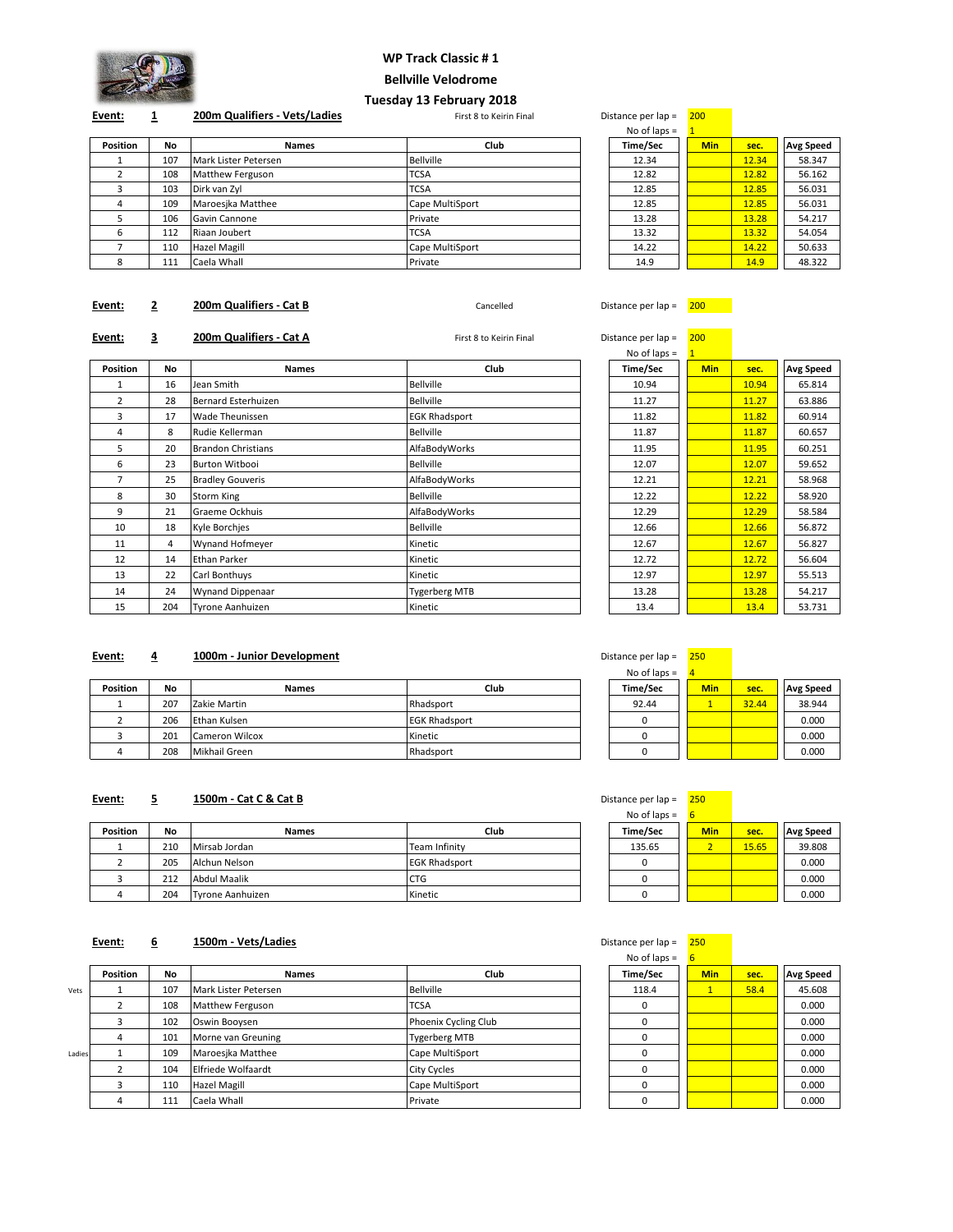## **Event: 7 1500m - Cat B** Cancelled Distance per lap = 250

#### **Event: 8 1500m - Cat A** Distance per lap = 250

| <b>Position</b> | No | <b>Names</b>            | Club             | Time/Sec | <b>Min</b> | sec.  | <b>Avg Speed</b> |
|-----------------|----|-------------------------|------------------|----------|------------|-------|------------------|
|                 | 28 | Bernard Esterhuizen     | <b>Bellville</b> | 105.59   |            | 45.59 | 51.141           |
|                 | 16 | Jean Smith              | Bellville        |          |            |       | 0.000            |
|                 |    | Rudie Kellerman         | Bellville        |          |            |       | 0.000            |
|                 | 25 | <b>Bradley Gouveris</b> | AlfaBodvWorks    |          |            |       | 0.000            |

#### **Event: 9 2000m - Junior Development**

|          |     |                |                      | - נעוסו וטישו |            |       |                  |
|----------|-----|----------------|----------------------|---------------|------------|-------|------------------|
| Position | No  | <b>Names</b>   | Club                 | Time/Sec      | <b>Min</b> | sec.  | <b>Avg Speed</b> |
|          | 207 | Zakie Martin   | Rhadsport            | 198.32        |            | 18.32 | 36.305           |
|          | 206 | Ethan Kulsen   | <b>EGK Rhadsport</b> |               |            |       | 0.000            |
|          | 201 | Cameron Wilcox | Kinetic              |               |            |       | 0.000            |
|          | 208 | Mikhail Green  | Rhadsport            |               |            |       | 0.000            |

#### **Event: 10 3km Scratch - Cat C & Cat B Distance per lap = 250 cm Distance per la per la per la per la per la per la per la per la per la per la per la per la per la per la per la per la per la per la per la per la**

|                 |     |                     |                      | – כּעוֹסוּ וְטְ טוּוּ | ᆠ          |       |                  |
|-----------------|-----|---------------------|----------------------|-----------------------|------------|-------|------------------|
| <b>Position</b> | No  | <b>Names</b>        | Club                 | Time/Sec              | <b>Min</b> | sec.  | <b>Avg Speed</b> |
|                 | 210 | Mirsab Jordan       | Team Infinity        | 265.31                |            | 25.31 | 40.707           |
|                 | 205 | Alchun Nelson       | <b>EGK Rhadsport</b> |                       |            |       | 0.000            |
|                 | 212 | <b>Abdul Maalik</b> | <b>CTG</b>           |                       |            |       | 0.000            |
|                 | 209 | Siphiwe Mbatha      | Kinetic              |                       |            |       | 0.000            |

#### **Event: 11 5km Points - Vets/Ladies Distance per lap = 250 Distance per lap = 250**

|        |                 |     |                    |                      | 0 0 1 10 00 | --         |      |                  |
|--------|-----------------|-----|--------------------|----------------------|-------------|------------|------|------------------|
|        | <b>Position</b> | No  | <b>Names</b>       | <b>Club</b>          | Time/Sec    | <b>Min</b> | sec. | <b>Avg Speed</b> |
| Vets   |                 | 102 | Oswin Booysen      | Phoenix Cycling Club |             |            |      | 0.000            |
|        |                 | 112 | Riaan Joubert      | <b>TCSA</b>          |             |            |      | 0.000            |
|        |                 | 101 | Morne van Greuning | <b>Tygerberg MTB</b> |             |            |      | 0.000            |
|        |                 | 105 | Anton Scheepers    | <b>TCSA</b>          |             |            |      | 0.000            |
| Ladies |                 | 109 | Maroesika Matthee  | Cape MultiSport      |             |            |      | 0.000            |
|        |                 | 104 | Elfriede Wolfaardt | City Cycles          |             |            |      | 0.000            |
|        |                 | 110 | Hazel Magill       | Cape MultiSport      |             |            |      | 0.000            |
|        |                 | 111 | Caela Whall        | Private              |             |            |      | 0.000            |

#### **Event:** 12 **5km Points - Cat B Cancelled** Cancelled Distance per lap =  $\frac{250}{250}$

**Event: 13 8km Points - Cat A Distance per lap = 250 Distance per lap = 250** 

|                |                 |           |                           |               | .        | --         |      |                  |
|----------------|-----------------|-----------|---------------------------|---------------|----------|------------|------|------------------|
|                | <b>Position</b> | <b>No</b> | <b>Names</b>              | Club          | Time/Sec | <b>Min</b> | sec. | <b>Avg Speed</b> |
| 16             |                 | 28        | Bernard Esterhuizen       | Bellville     |          |            |      | 0.000            |
| 15             |                 | 20        | <b>Brandon Christians</b> | AlfaBodvWorks |          |            |      | 0.000            |
| 8 <sup>1</sup> |                 | 22        | Carl Bonthuys             | Kinetic       |          |            |      | 0.000            |
| 8              |                 |           | Rudie Kellerman           | Bellville     |          |            |      | 0.000            |

# **Event:** 14 **3000m - Junior Development Distance per lap = 250 Distance per lap = 250**

|     |                 |     |                       |                      | .        |            |       |                  |
|-----|-----------------|-----|-----------------------|----------------------|----------|------------|-------|------------------|
|     | <b>Position</b> | No  | <b>Names</b>          | Club                 | Time/Sec | <b>Min</b> | sec.  | <b>Avg Speed</b> |
|     |                 | 207 | Zakie Martin          | Rhadsport            | 298.35   |            | 58.35 | 36.199           |
|     |                 | 206 | Ethan Kulsen          | <b>EGK Rhadsport</b> |          |            |       | 0.000            |
|     |                 | 208 | Mikhail Green         | Rhadsport            |          |            |       | 0.000            |
| U11 |                 | 201 | <b>Cameron Wilcox</b> | Kinetic              |          |            |       | 0.000            |

| No of laps $=$ | 6          |       |                  |
|----------------|------------|-------|------------------|
| Time/Sec       | <b>Min</b> | sec.  | <b>Avg Speed</b> |
| 105.59         |            | 45.59 | 51.141           |
|                |            |       | 0.000            |
|                |            |       | 0.000            |
|                |            |       | 0.000            |

| Distance per lap = | 250        |       |                  |
|--------------------|------------|-------|------------------|
| No of laps $=$     | 8          |       |                  |
| Time/Sec           | <b>Min</b> | sec.  | <b>Avg Speed</b> |
| 198.32             |            | 18.32 | 36.305           |
|                    |            |       | 0.000            |
|                    |            |       | 0.000            |
|                    |            |       | 0.000            |

| istance per lap = | 250        |       |                  |
|-------------------|------------|-------|------------------|
| No of laps $=$    | 12         |       |                  |
| Time/Sec          | <b>Min</b> | sec.  | <b>Avg Speed</b> |
| 265.31            |            | 25.31 | 40.707           |
|                   |            |       | 0.000            |
|                   |            |       | 0.000            |
|                   |            |       | 0.000            |

No of laps =  $\sqrt{20}$ 

| 110011000 | --         |      |                  |
|-----------|------------|------|------------------|
| Time/Sec  | <b>Min</b> | sec. | <b>Avg Speed</b> |
| O         |            |      | 0.000            |
| 0         |            |      | 0.000            |
| 0         |            |      | 0.000            |
| 0         |            |      | 0.000            |
| O         |            |      | 0.000            |
| 0         |            |      | 0.000            |
| $\Omega$  |            |      | 0.000            |
|           |            |      | 0.000            |

| istance per lap = | 25O        |      |                  |
|-------------------|------------|------|------------------|
| No of laps $=$    | 32         |      |                  |
| Time/Sec          | <b>Min</b> | sec. | <b>Avg Speed</b> |
|                   |            |      | 0.000            |
|                   |            |      | 0.000            |
|                   |            |      | 0.000            |
|                   |            |      | 0.000            |

| istance per lap = | 250        |       |                  |
|-------------------|------------|-------|------------------|
| No of laps $=$    | 12         |       |                  |
| Time/Sec          | <b>Min</b> | sec.  | <b>Avg Speed</b> |
| 298.35            |            | 58.35 | 36.199           |
| 0                 |            |       | 0.000            |
|                   |            |       | 0.000            |
|                   |            |       | 0.000            |